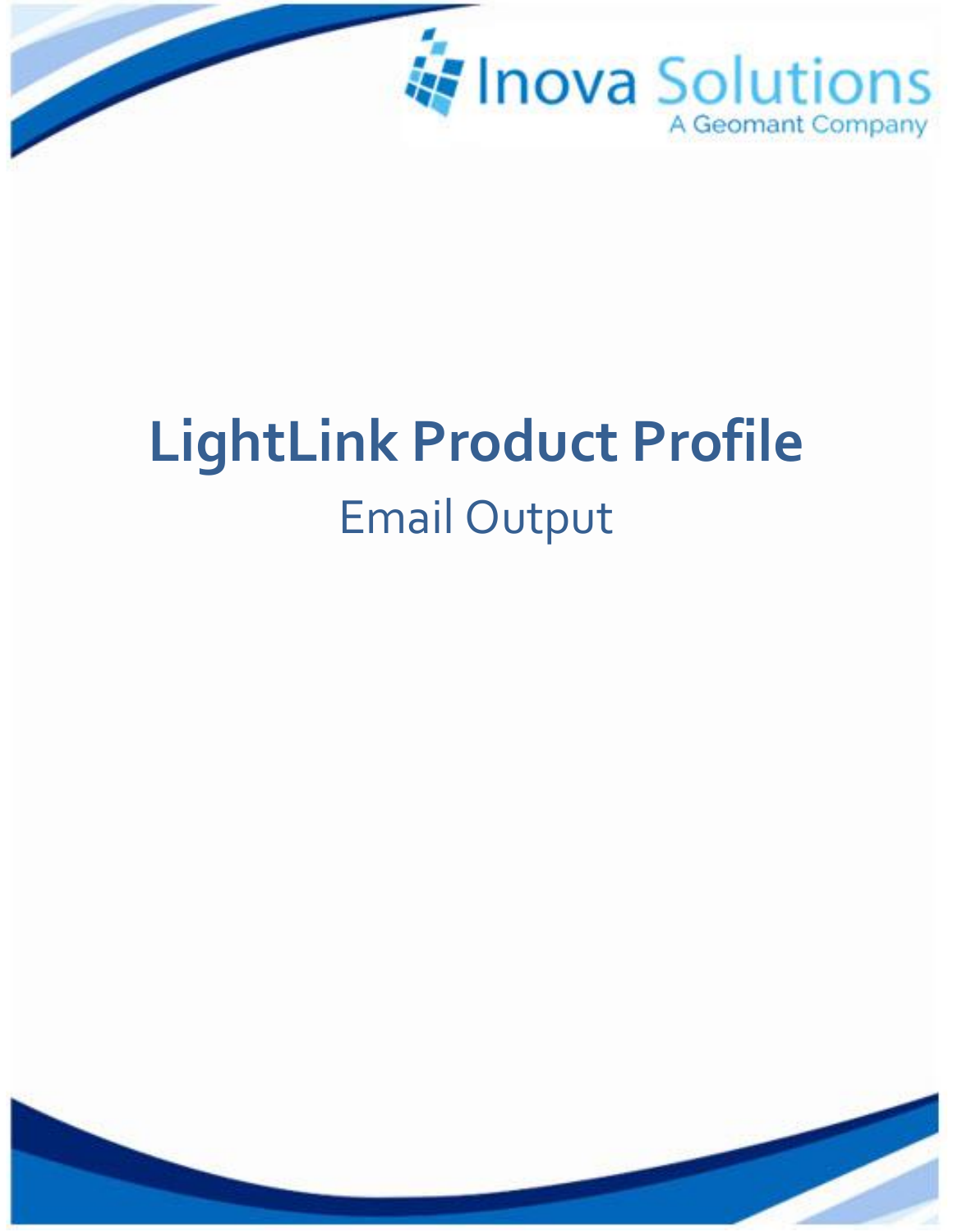

LightLink Product Profile Email Output

November 4, 2010

#### NOTICE OF TRADEMARK:

Inova LightLink and its components are trademarks of Inova Solutions. Avaya is a registered trademark of Avaya, Inc.

While reasonable efforts have been taken in the preparation of this document to ensure its accuracy, Inova Solutions, Inc. assumes no liability resulting from any errors or omissions in this manual, or from the use of the information contained herein.

> © 2021 Inova Solutions, Inc., a Geomant Company 971 2nd ST S.E. Charlottesville, VA 22902 434.817.8000

[www.inovasolutions.com](http://www.inovasolutions.com/)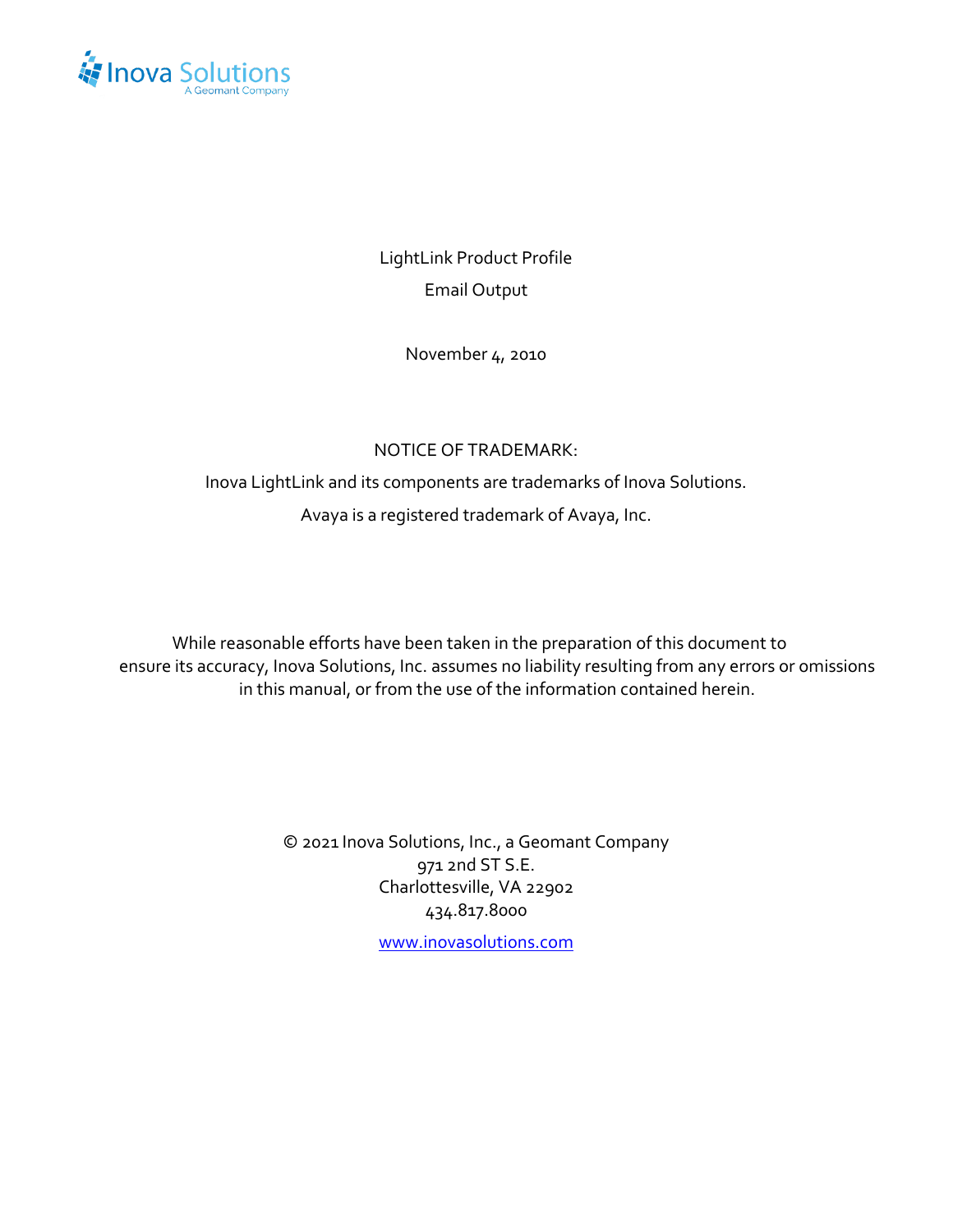

## **Table of Contents**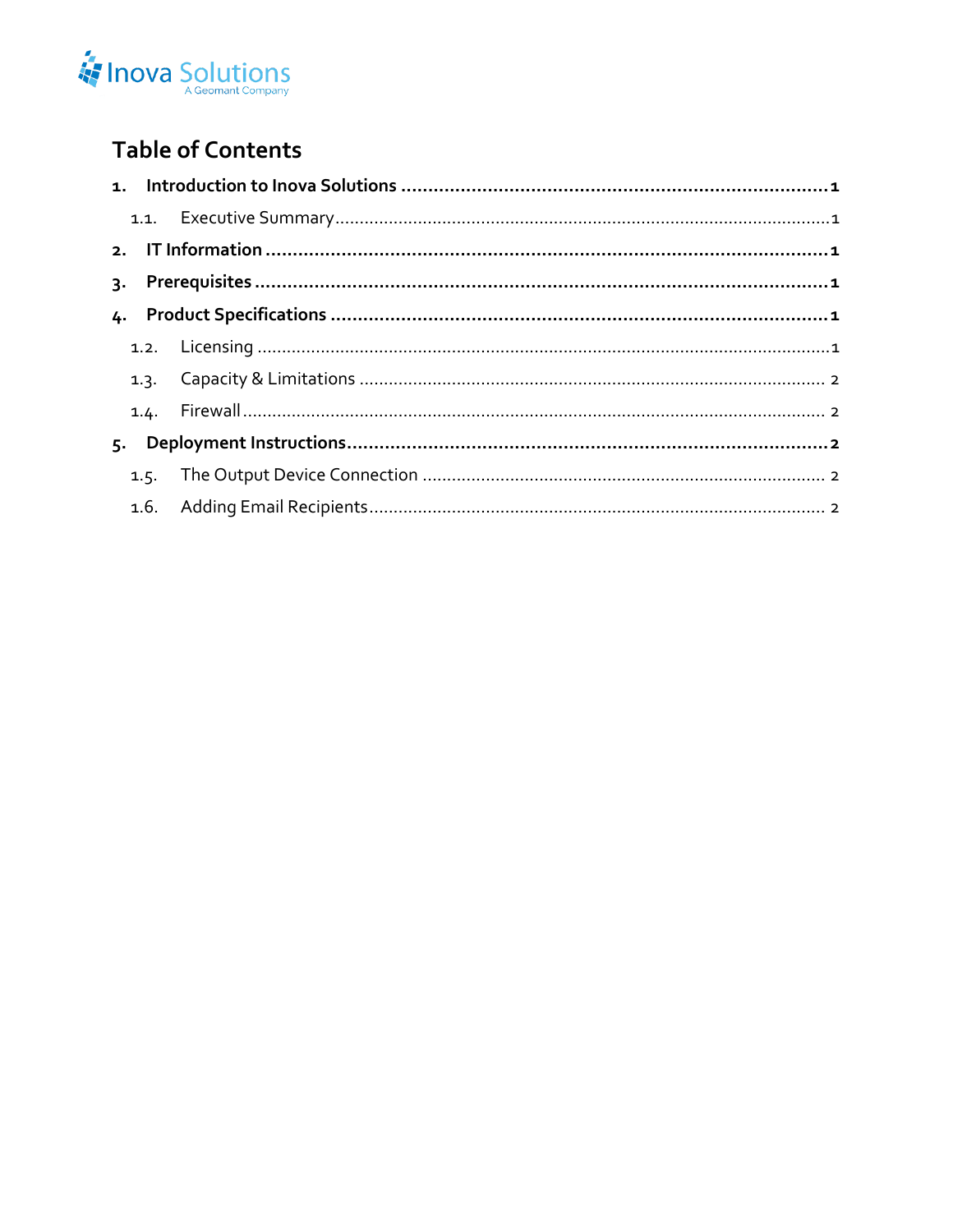

## <span id="page-3-0"></span>**1. Introduction to Inova Solutions**

Inova Solutions is a global provider of real-time reporting, alerting and display solutions for contact centers. Inova helps customers identify and measure contact center KPIs, quickly react when KPIs fall out of compliance, and gain insight into the relationship between the call center and overall organizational performance.

Inova's contact center solutions are built on Inova LightLink®, a powerful middleware that extracts, calculates, and unifies data from multiple contact center and enterprise operating systems and prepares it for display to an array of output options. Visual output options include LCD and LED digital signage and wallboards, agent desktop applications, and web-based dashboards. LightLink also allows you to program KPI thresholds that trigger an alert, such as a message, text, email, color change, or audio notification, ensuring that you're instantly aware of changing conditions that need your attention. With these capabilities, LightLink-based solutions provide a foundation for contact center performance management by managing your center's data, unifying your reporting, and ensuring the right people receive the right information when and how they want to see it.

#### <span id="page-3-1"></span>**1.1. Executive Summary**

LightLink provides access to an email service. With LightLink Email Output configured, a single event can notify a combination of email accounts. In addition, Inova utilizes email accounts to send text messages or alerts to PDA's, wireless phones, and pagers.

## <span id="page-3-2"></span>**2. IT Information**

<span id="page-3-3"></span>The LightLink system will submit email using SMTP to the configured mail server.

## **3. Prerequisites**

The customer must provide a functioning email server and appropriate configuration assistance so that the Email Output can be properly set up to send email to the customer's email server.

*The Advanced tab supports an optional User Name and Password for SMTP systems that require user authentication.*

## <span id="page-3-4"></span>**4. Product Specifications**

## <span id="page-3-5"></span>**1.2. Licensing**

The Email Output is a licensed component of the LightLink system.